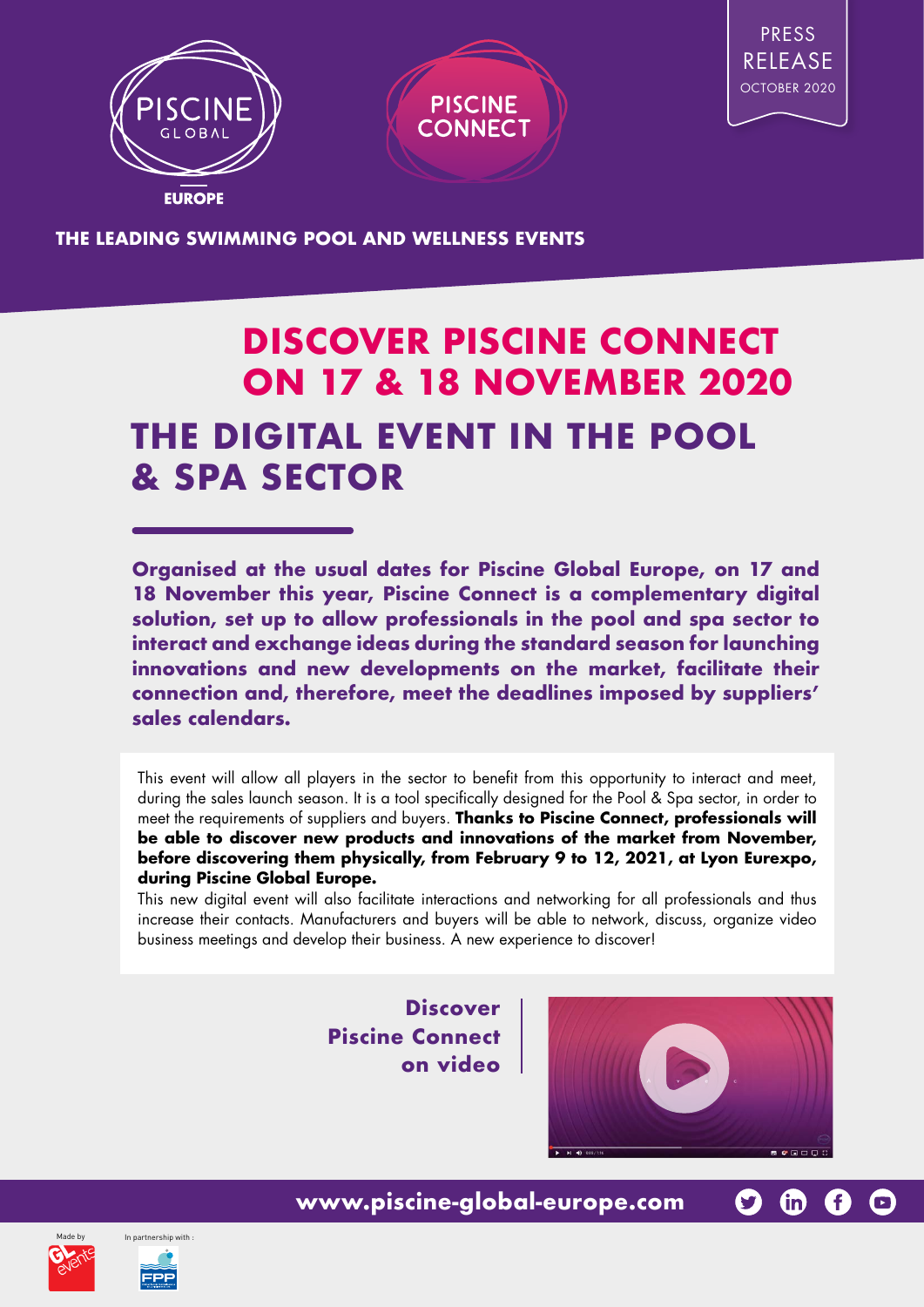





**THE LEADING SWIMMING POOL AND WELLNESS EVENTS**

## **5 GOOD REASONS TO TAKE PART IN PISCINE CONNECT**

Piscine Connect is a 100% digital event that aims to promote innovations and new developments and to develop business opportunities between players in the sector. A new event experience to allow all those involved in the Pool & Spa sector to take part in live interactions and to:

**Discover, as a preview, the new products and innovations in the Pool and Spa sector** thanks to the platform dedicated to new products and via the associated webinars.

**1**

**Participate in high-quality business appointments** via the video meeting platform which allows you to develop business opportunities and expand your network with efficiency and simplicity. **3**

**Take part in webinars hosted by experts in the sector:**  from presentations of the latest products from manufacturers to conferences about relevant trends by exhibition partners, these interactive webinars provide information on the latest news from the Swimming Pool and Spa markets and find out how to take advantage of the latest innovations. **2**

**Consolidate your professional network** with the digital networking solution, including a chat and automatic profile suggestion functions for effective and rapid sourcing of new suppliers. **4**

**Develop your business without leaving your office**  and hence continue to develop your activity and create new opportunities, at the most suitable timeslots for your activity.

G

**GD** 

G

 $\bigodot$ 

Free access via an online platform and a mobile app, Piscine Connect targets all professionals in the Piscine Global Europe community: suppliers registered for the February 2021 exhibition, and national and international buyers and decisionmakers.

**www.piscine-global-europe.com**





**5**